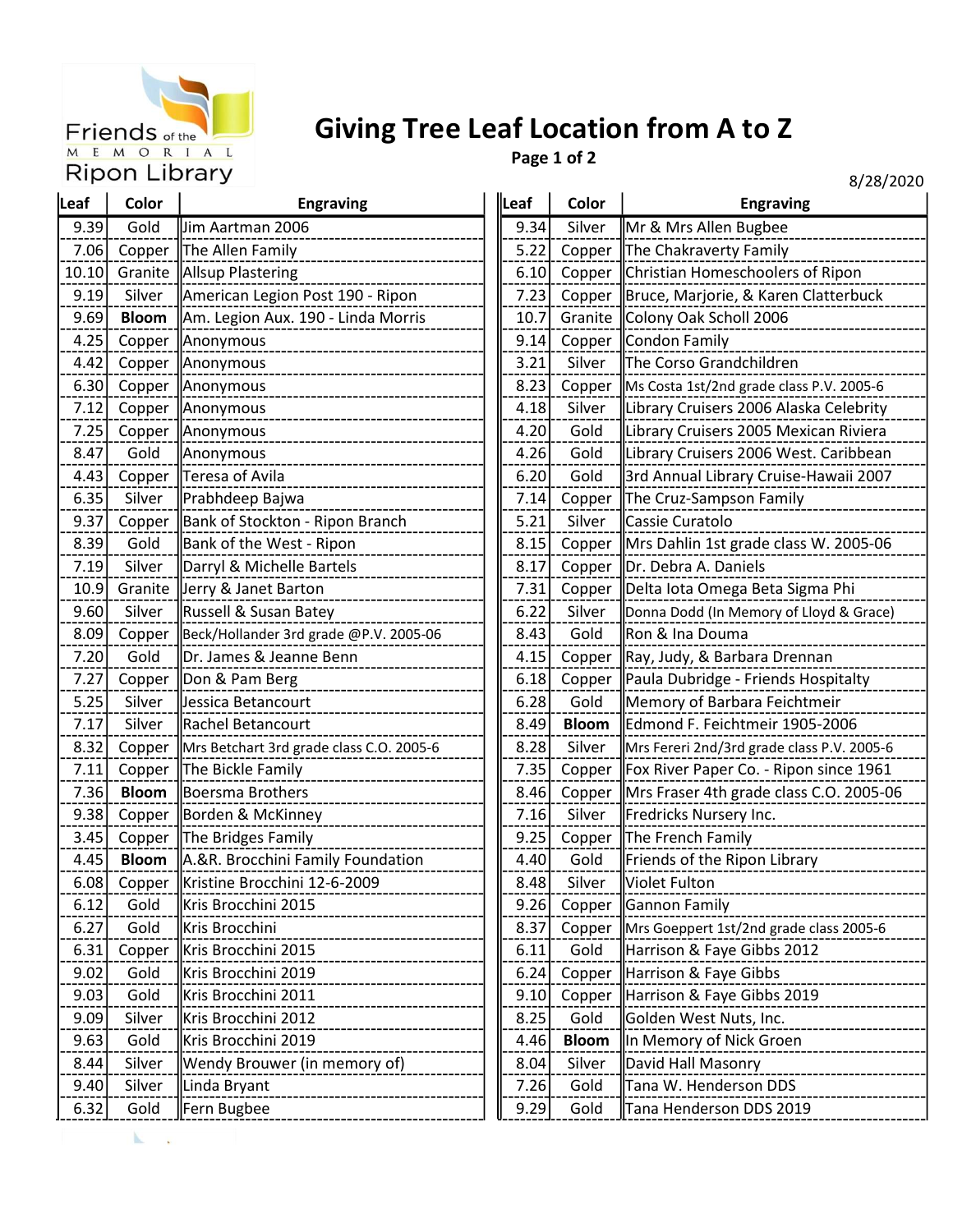

## Giving Tree Leaf Location from A to Z

Page 2 of 3

8/28/2020

|      |              |                                           |       |              | 0/ 20/ 2                               |
|------|--------------|-------------------------------------------|-------|--------------|----------------------------------------|
| Leaf | Color        | <b>Engraving</b>                          | Leaf  | Color        | <b>Engraving</b>                       |
| 9.43 | Copper       | The Hern Family                           | 8.22  | Silver       | The Modesto Bee                        |
| 8.06 | Silver       | Mrs Hevey's K class @ P.V. 2005-2006      | 9.55  | Copper       | Moms Club of Ripom/Salida 2019         |
| 3.41 | Silver       | Emily Anne Hobbs                          |       | Gold<br>9.24 | Bob & Peggy Morgan                     |
| 3.46 | Silver       | Timothy Joel Hobbs                        | 4.33  | Gold         | Don Moyer - Lifetime Friend            |
| 3.47 | Silver       | Luke Vincent Hobbs                        | 9.20  | Copper       | Mussi Family                           |
| 3.48 | Silver       | Matthew Benjamin Hobbs 1993-1995          | 6.05  | Copper       | In Honor of Marie Newell               |
| 9.65 | Silver       | Hogan Family                              | 6.33  | Gold         | Meike Nicolay                          |
| 8.45 | Copper       | Ms Huff K class C.O. 2005-2006            | 9.31  | Copper       | <b>NMW &amp; ACW</b>                   |
| 9.57 | Silver       | Bob & Marge Imfeld                        | 8.19  | Copper       | Delaney Numes                          |
| 9.58 | Gold         | Carolyn Jensen                            | 6.07  | Gold         | Ryan O'Donnell                         |
| 8.38 | Copper       | Mrs Johannsen 5th grade class C.O. 2005-6 | 8.20  | Copper       | Mrs Ogden 4th grade class W. 2005-06   |
| 6.34 | Copper       | James & Julie Kaley                       | 8.11  | Gold         | Joe & Ann O'Leary                      |
| 7.29 | Silver       | <b>Otto Maxwell Kellner</b>               | 9.52  | Copper       | <b>Olson Family</b>                    |
| 10.6 | Granite      | Keller Group Office Furniture             | 8.26  | Copper       | Omicron Beta                           |
| 8.24 | Silver       | Vivian Beata Kellner                      | 4.37  | Copper       | John, Charlotte, & Ethan Orcutt        |
| 9.13 | Silver       | Joann & Vince Kerrigan                    | 9.68  | <b>Bloom</b> | Par View Elem. Read-a-Thon 2006        |
| 8.03 | Gold         | Mrs Kirschenman's K class 2005-2006       | 4.34  | Silver       | In Honor of Richard & Joan Pasma       |
| 4.30 | Silver       | Kisst Family                              | 3.43  | Silver       | Scott & Dave Phippen                   |
| 8.31 | Silver       | Ronald Klinkerborg                        | 4.28  | Silver       | Dave & Debbie Phippen Family           |
| 9.41 | Copper       | Anne & Henry Kort                         | 6.16  |              | Copper  David & Debbie Phippen         |
| 8.14 | Copper       | LAMBDA PSI                                | 9.04  | Silver       | David & Debbie Phippen 2019            |
| 8.27 | Gold         | Doug & Lois Larson                        | 9.16  | Silver       | David & Debbie Phippen 2012            |
| 3.52 | <b>Bloom</b> | David Charles Lawton 1937-2006            | 9.23  | Copper       | Phippen Family 2011                    |
| 4.14 | Silver       | John Long Economy Signs                   | 7.10  | Copper       | The Pillon Family                      |
| 9.30 | Copper       | Manuel Lopez                              | 8.41  | Copper       | Mrs Pratt 2nd grade class C.O. 2005-06 |
| 3.44 | Copper       | Loppini Family                            | 3.33  | Copper       | Quaresma Family                        |
| 8.10 | Silver       | Mrs Lucchesi 2nd grade class C.O. 2005-06 | 9.59  |              | Copper   Raddatz Family                |
| 5.14 | Copper       | In Memory of Susana Maceira               | 3.49  | Gold         | Ratto Family                           |
| 4.16 | Silver       | In Memory of Frank D. Malone              | 8.21  | Gold         | The Reece Family                       |
| 9.48 | Copper       | Frank & Mary Jo Malone                    | 6.01  | Gold         | Reeves Family                          |
| 4.38 | Gold         | In Memory of Paul Mangelos                | 6.04  | Copper       | The Reeves Family 2015                 |
| 4.22 | Copper       | Nick & Cathy Mascitelli                   | 4.41  | Silver       | Michael & Mona Restuccia               |
| 7.28 | Silver       | Marion Mathis 1930-2004                   | 8.02  | Copper       | John, Alicia, Ben, & Casey Reynolds    |
| 7.22 | Gold         | Susan McClanahan                          | 9.12  | Gold         | Ripon Community Council-United Way     |
| 9.45 | Gold         | Sue McClanahan 2018                       | 8.13  | Silver       | Ripon Elementary Read-a-Thon 2006      |
| 4.39 | Copper       | S. & S. McFarlin Family                   | 8.05  | Copper       | Ripon Farm Service                     |
| 6.21 | Copper       | Mark & Paige McLaughlin Family            | 4.24  | Gold         | Ripon Garden Club                      |
| 7.02 | Silver       | McManis Family Vineyards                  | 9.22  | Gold         | Ripon Garden Club                      |
| 8.35 | Copper       | Mr Messick 6th grade class C.O. 2005-06   | 9.51  | Silver       | Ripon High Class of 1959 & 1960        |
|      |              |                                           | 4 R 5 | Silver       | <b>IRinon Lions Club</b>               |

| lLeaf | Color        | <b>Engraving</b>                       |  |
|-------|--------------|----------------------------------------|--|
| 8.22  | Silver       | The Modesto Bee                        |  |
| 9.55  | Copper       | Moms Club of Ripom/Salida 2019         |  |
| 9.24  | Gold         | Bob & Peggy Morgan                     |  |
| 4.33  | Gold         | Don Moyer - Lifetime Friend            |  |
| 9.20  | Copper       | Mussi Family                           |  |
| 6.05  | Copper       | In Honor of Marie Newell               |  |
| 6.33  | Gold         | Meike Nicolay                          |  |
| 9.31  | Copper       | NMW & ACW                              |  |
| 8.19  | Copper       | <b>Delaney Numes</b>                   |  |
| 6.07  | Gold         | Ryan O'Donnell                         |  |
| 8.20  | Copper       | Mrs Ogden 4th grade class W. 2005-06   |  |
| 8.11  | Gold         | Joe & Ann O'Leary                      |  |
| 9.52  | Copper       | <b>Olson Family</b>                    |  |
| 8.26  | Copper       | Omicron Beta                           |  |
| 4.37  | Copper       | John, Charlotte, & Ethan Orcutt        |  |
| 9.68  | <b>Bloom</b> | Par View Elem. Read-a-Thon 2006        |  |
| 4.34  | Silver       | In Honor of Richard & Joan Pasma       |  |
| 3.43  | Silver       | Scott & Dave Phippen                   |  |
| 4.28  | Silver       | Dave & Debbie Phippen Family           |  |
| 6.16  | Copper       | David & Debbie Phippen                 |  |
| 9.04  | Silver       | David & Debbie Phippen 2019            |  |
| 9.16  | Silver       | David & Debbie Phippen 2012            |  |
| 9.23  | Copper       | Phippen Family 2011                    |  |
| 7.10  | Copper       | The Pillon Family                      |  |
| 8.41  | Copper       | Mrs Pratt 2nd grade class C.O. 2005-06 |  |
| 3.33  | Copper       | Quaresma Family                        |  |
| 9.59  | Copper       | Raddatz Family                         |  |
| 3.49  | Gold         | Ratto Family                           |  |
| 8.21  | Gold         | The Reece Family                       |  |
| 6.01  | Gold         | Reeves Family                          |  |
| 6.04  | Copper       | The Reeves Family 2015                 |  |
| 4.41  | Silver       | Michael & Mona Restuccia               |  |
| 8.02  | Copper       | John, Alicia, Ben, & Casey Reynolds    |  |
| 9.12  | Gold         | Ripon Community Council-United Way     |  |
| 8.13  | Silver       | Ripon Elementary Read-a-Thon 2006      |  |
| 8.05  | Copper       | Ripon Farm Service                     |  |
| 4.24  | Gold         | Ripon Garden Club                      |  |
| 9.22  | Gold         | Ripon Garden Club                      |  |
| 9.51  | Silver       | Ripon High Class of 1959 & 1960        |  |
| 4.35  | Silver       | Ripon Lions Club                       |  |